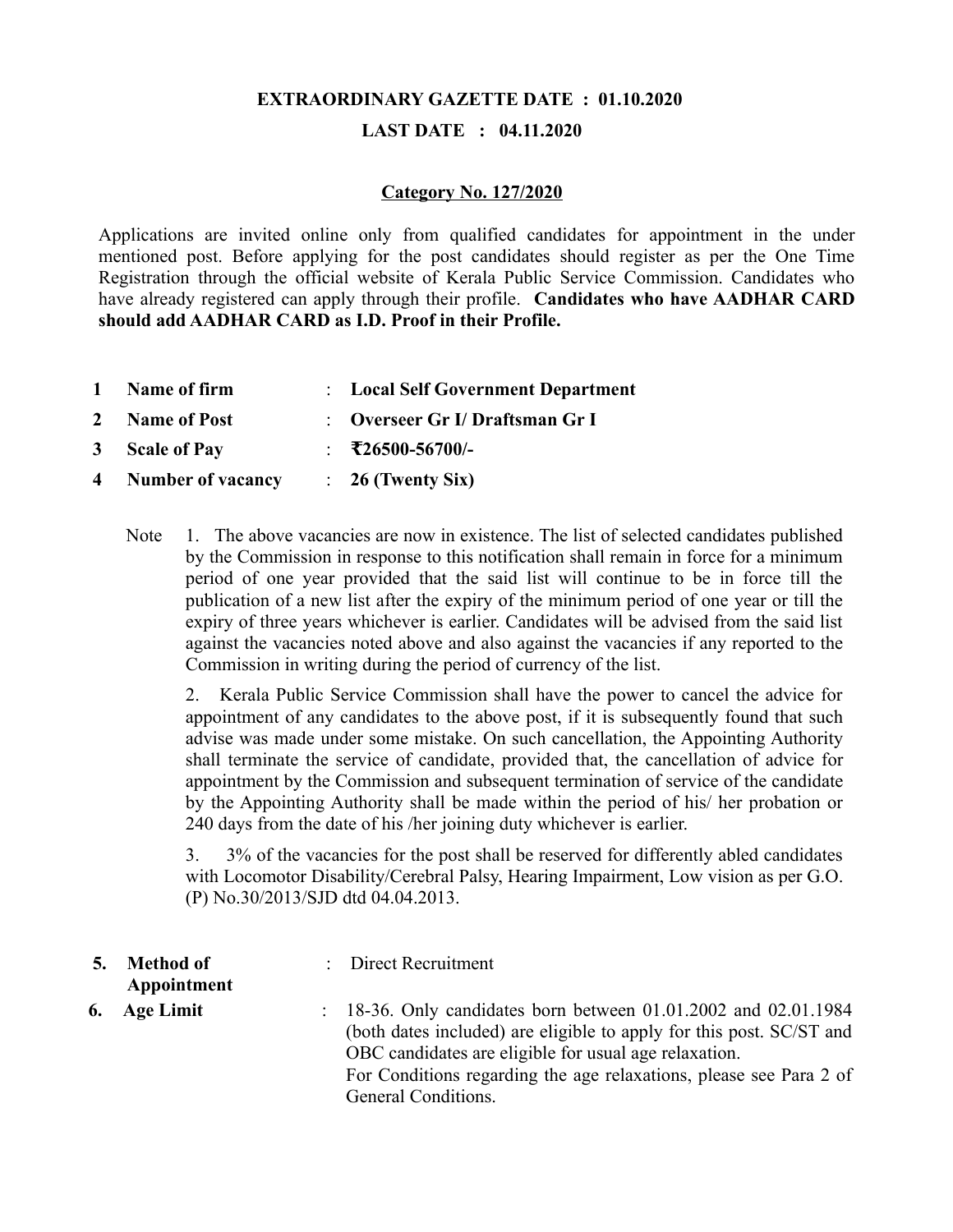- Note The provisional hands working in the above concern will be given age relaxation to the extent of their provisional service put in subject to a maximum of five years from the upper age limit provided they are within the prescribed age limit on the date of their first appointment in the above concern and also provided they possess a minimum service of one year in the provisional appointment. But the regular employees of the concern are not eligible for the above concession for further appointment. The provisional hands should obtain a certificate showing the period of their provisional service in the concern and shall produce the same as and when required by the Commission. It should also be clearly specified in the certificate that they were not working in the regular service of the concern.
- **7. Qualifications** : Must possess a Diploma in Civil Engineering or Any other qualification recognised as equivalent thereto.
	- Note 1 Rule 10 (a) ii of Part II KS  $&$  SSR applicable.
		- 2 Candidates who claim equivalent qualification instead of qualification mentioned in the notification shall produce the relevant Government Order to prove the equivalency at the time of verification, then only such qualification shall be treated as equivalent to the prescribed qualification concerned.
		- 3 In the case of difference in original Caste/Community claimed in the application and that entered in SSLC Book , the candidate shall produce a Gazette Notification in this regard , along with Non Creamy Layer / Community Certificate at the time of certificate verification.
		- 4 Appropriate disciplinary/ penal actions as per Rule 22 of KPSC Rules of Procedure,will be initiated against those candidates who give confirmation for writing the examination by providing false claims about their qualifications/ experience irrespective of whether they have attended or abstained from the examination.

#### **8 Probation**

 The candidates selected to the post shall from the date of appointment be on probation for a period of two years within a continuous period of three years.

#### **9 Mode of submitting applications**

 Candidates shall register as per 'ONE TIME REGISTRATION ' on the Official Website of Kerala Public Service Commission 'www.keralapsc.gov.in' before applying for the post. Candidates who have registered can apply by logging in to their profile using their User- ID and password. Candidates shall click on the 'Apply Now' button of the respective posts in the notification link to apply for a post. No application fee is required. Candidates can view and print the details in the profile by clicking the link Registration Card, if required. Candidates are responsible for the correctness of the personal information and secrecy of password. Before applying for a post candidates must ensure correctness of the information in their profile. They must quote the User-ID for further communication with the Commission. Applications submitted will be provisional and particulars cannot be deleted or altered after submission. Applications submitted not in accordance with the conditions of the notification will be summarily rejected.